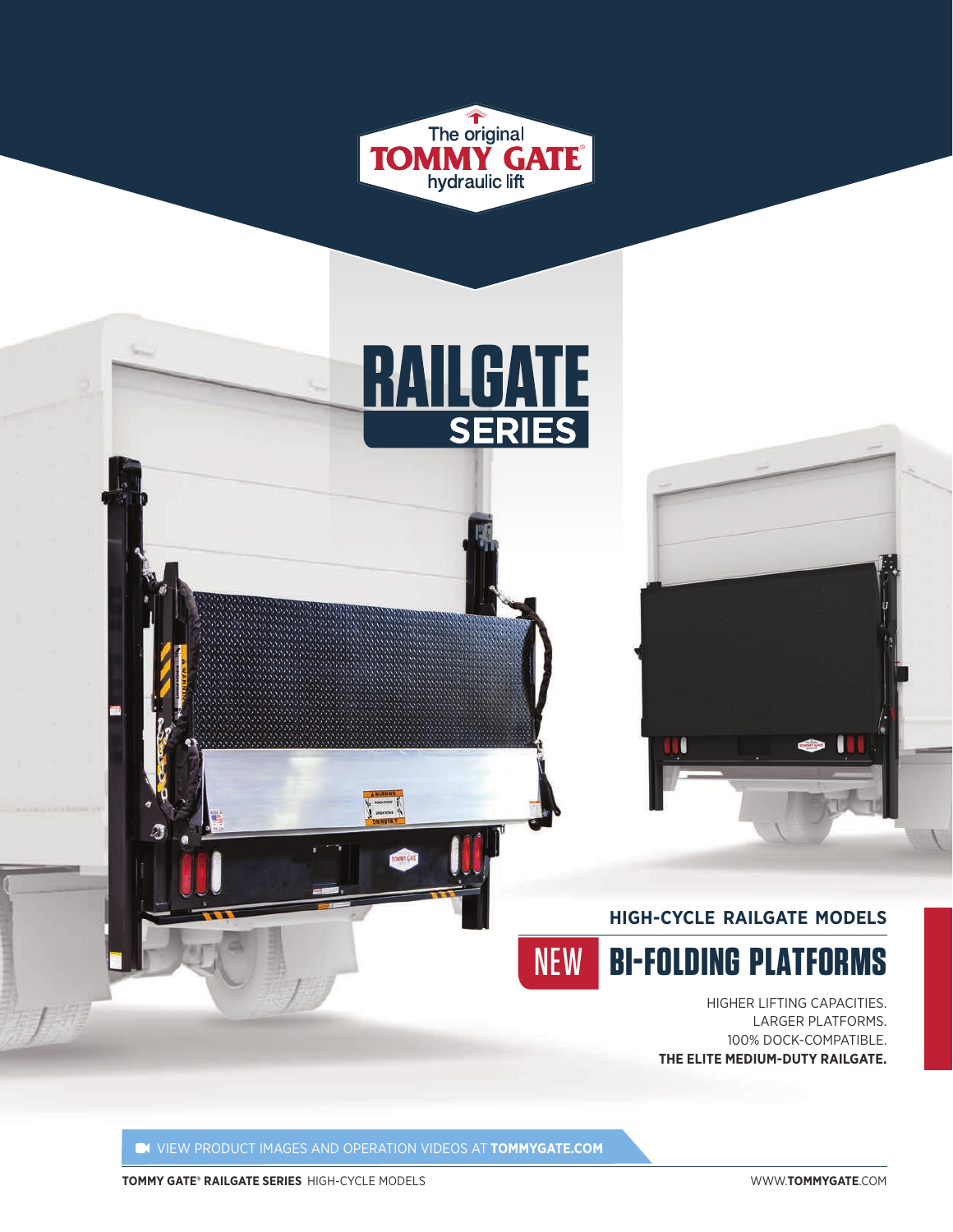**The most versatile, dependable liftgates ever seen in a loading bay, Bi-Fold, High-Cycle models support large steel platforms and high lifting capacities while still remaining completely dock-compatible. The platform drop-down function allows work vehicles to load and** 



**unload in any manner at any location.** 

# NEW **BI-FOLD, HIGH-CYCLE MODELS**

**Tommy Gate High-Cycle Railgate models support large steel and aluminum platforms and are specifically designed to maximize smoothness of motion, endurance, and strength.** 

Model Shown: **89-25 BF TP70**

ramp closes for storage ramp locks at 90-degrees for cart retention



Steel rollers guide the platform vertically within the rail and are designed to withstand intensive cycling. Dual-sealed, maintenancefree ball bearings ensure the rollers are long-lasting and perform consistently in all climate conditions.

### **STEEL ROLLERS**





**TOMMY GATE® RAILGATE SERIES** HIGH-CYCLE MODELS

reduced size simplifies operation

**B**

## **B LOW-PROFILE CONTROL** disengages the lift when an object is detected between the rising platform and the liftgate mainframe

extended ramp hangs beyond platform level for smooth ground every time

**D**



cam-arm system opens/closes the platform automatically

# **HIGH-CYCLE** RAILGATES

Tommy Gate High-Cycle Railgate models are expertly-engineered lifts which feature higher weight capacities, larger platforms, and a wide variety of valuable standard features. The unique steel-roller-and-pulley drive system offers a consistent and dependable lifting action while also reducing maintenance requirements. The ideal liftgate for frequent cycling—in any climate—day in and day out.





**D RETENTION RAMP** STANDARD, 13-INCH TAPERED ALUMINUM

# **SELF-CLOSE ARM 1**

*EVERY TOMMY GATE® LIFTGATE IS PROUDLY MADE IN WOODBINE, IOWA, USA.*

**A**

# **SAFETY-TRIP BAR 2**

disengages the lift when an object is detected between the rising platform and the liftgate mainframe



*Drop-down platform position not designed for vehicle in transit.*

 **SAFETY-TRIP BAR**

**A**

cam-arm system opens/closes the platform automatically



**C SELF-CLOSE ARM**

**C**